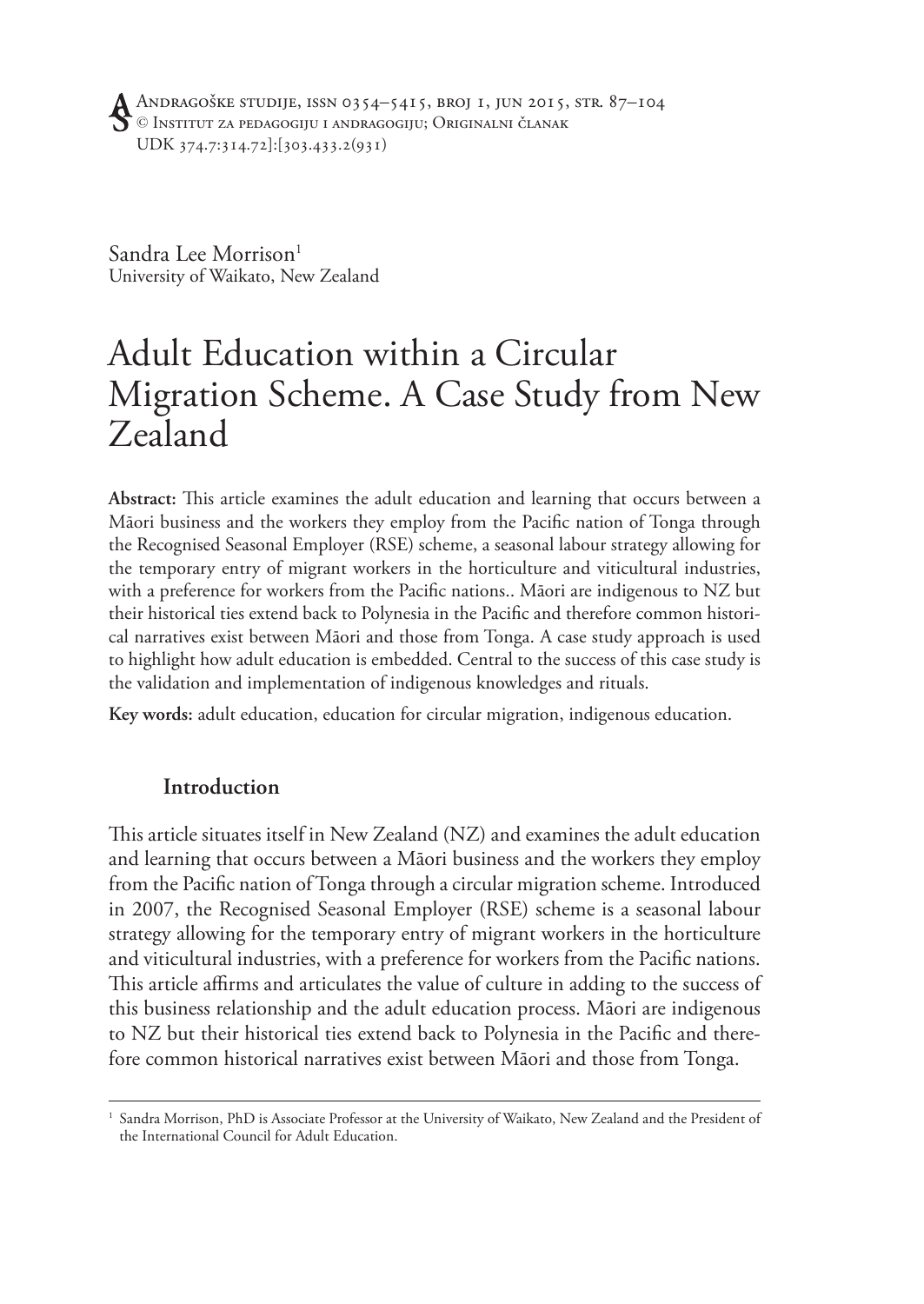## **Adult learning in Māori and Pacific societies**

Thaman (2009) and Vaioleti (2011) state that many of our indigenous cultures have evolved over thousands of years and today the biggest challenge for us educators is to how best to prepare people to live in an increasingly changing and globalised world while at the same time develop systems that will ensure the continuity and sustainability of their futures and cultures. Thaman (2009) suggests that in our teaching and learning to live wisely and sustainably, that we should look within ourselves and our cultures for the knowledge, values, and behaviours that will help guide us to a new beginning. The RSE scheme between Māori as the indigenous people and Tongan as peoples from the Pacific has been founded on a family (whānau) and village or kin related (kāinga) relationship enhancement model in which culture is practised and validated and accountability and support structures are important (Morrison, 2014). Within this framework, learning was purposeful and aimed at the acquisition of skills and knowledge to perform inherited roles dictated by the collective to which that person belonged, known as the kāinga (kin groups, family, can also mean place, village).

Kāinga forms the basic social unit in which relationships ensure learning occurs to solidify a spiritual and an economic base towards collective wellbeing. Kāinga membership is determined through whakapapa or geneaological links extended to include relationships to ancestral domains and spiritual beings. This is also a feature of a Pacific view of relationships which has intergenerational accountability (Vaioleti, 2011). There is a sense of spiritual interconnectedness with the land, rivers and seas ensuring a caretaker role (kaitiakitanga) which seeks to preserve and treat resources in a sustainable way. Intrinsic to Māori and Pacific societies is its ritualistic nature, its accountability to the past as well as the future, its collective orientation and its emphasis on processes as much as outcomes.

Ako is an overriding principle encompassing both to teach and to learn. It is reciprocal learning. Ako is driven by cultural, spiritual as well as collective concepts, motivations and aspirations involving training, learning by osmosis, doing, observing, practising, reflecting, consulting and visioning and hope (Thaman, 1988; Vaioleti, 2011). Learning in Pacific and Māori communities was stratified. Tiatia (1998) talks about Pacific societies expecting everyone to know and perform their role. Traditionally skills and knowledge for roles were taught between generations by way of non-formal, informal, non-formal including apprenticeship. Ako then as learning processes has a vital role to assist Māori and Pacific to advance their learning opportunities in conjunction with instilling cultural values in order to maintain cultures, worldviews and continuity of their societies. Success in terms of traditional education for Māori and Pacific is reliant upon these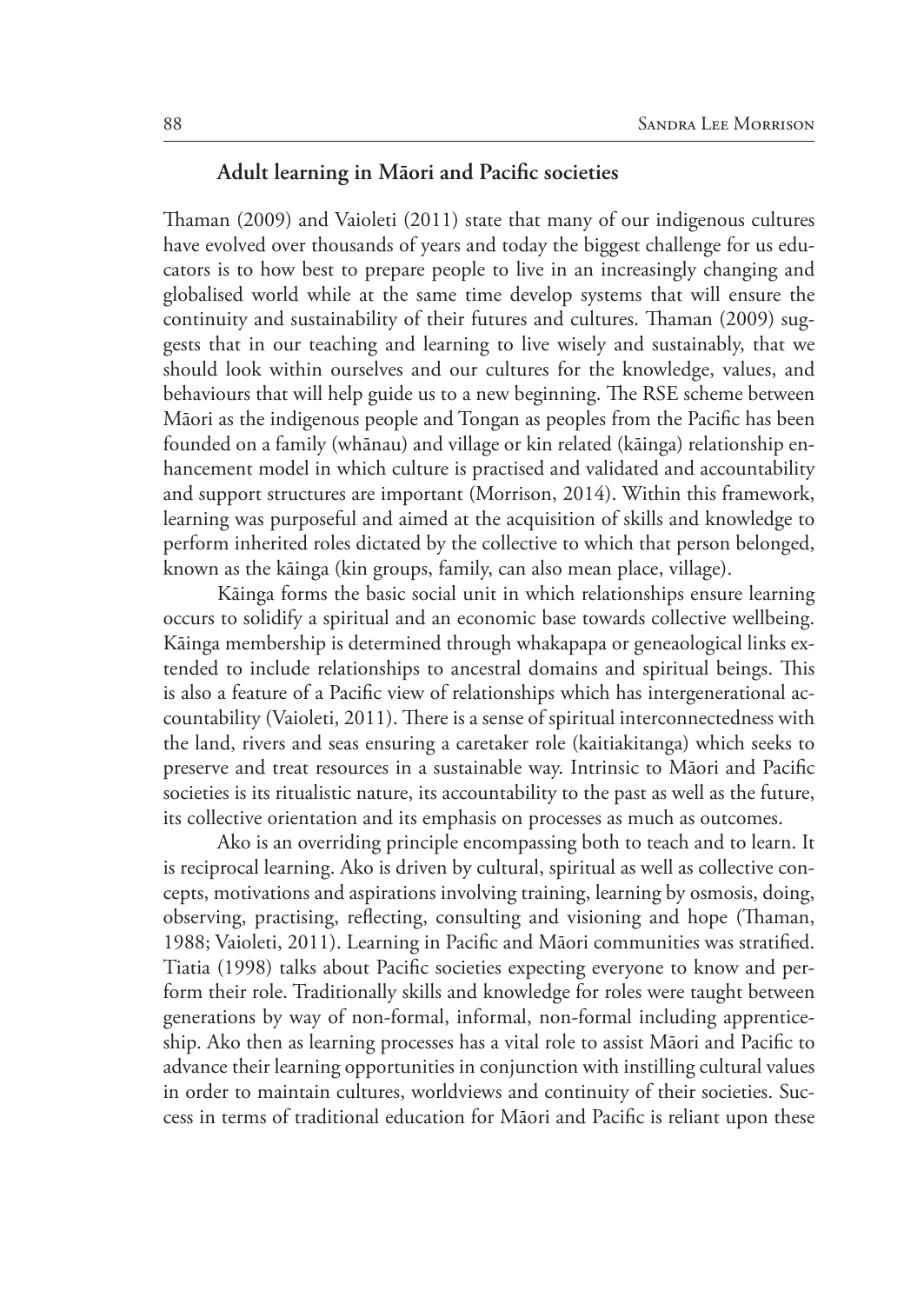concepts interrelating and informing the other within the holistic framework which is grounded in Pacific epistemological frameworks.

Learning and education within the RSE scheme took place through ako and to benefit the kāinga. Learning was purposeful and brought meaning to the wider collective. Given the shared historical ties, common ancestry and similar narratives that Māori and Tongans both share, some aspects of each others cultural ways would not have been unfamiliar. The ultimate goal of ako for Pacific people is to live harmoniously in a sustainable relationship with others, the environment and their God/s (Vaioleti, 2011). Fatongia is one's role, duty or obligation to family and community to ensure the above is achieved then tauhi vaa (the nurturing of respectful space) must be present to maintain a symbolic space between individuals, groups and with Gods. This is vital for harmony and good relationships. The RSE workers brought their traditional cultural constructs with them and this kāinga model was reproduced in the scheme. Further, the leadership model founded on the Tongan matriarchal system drew on the respect that Tongans have for senior women. This role is called the Pou Awhina (pillar of care) and take its name from the Māori meeting house positioned on the marae(meeting place) located at Motueka where this RSE scheme is located. This pastoral care role and mentorship gives a cultural pillar to the RSE group reinforcing identity and cultural expression. Culture in learning and in the workplace matters.

Given that adult education for Māori and Pacific peoples is also about perpetuating cultural and linguistic practices, reclaiming power over their own lives and destiny and progressing towards self determining pathways, then this group of workers were progressing on their learning journeys through this work scheme.

#### **The Recognised Seasonal Employment Scheme and its Context**

The RSE scheme is a relatively new seasonal labour strategy introduced to New Zealand in 2007. It allows for the temporary entry of migrant workers in the horticulture and viticultural industries, with a preference for workers from the Pacific nations. and particularly from the rural areas with a selection criteria that prioritises the pro poor. This is because there is an excess workforce in the Pacific and opportunities for work are very limited. In the rural areas there are even more constraints for work and a large pool of unskilled and low skilled workers (Roorda, 2011). The development strategies in the Pacific for the RSE programme are to:

• maximise the flow of remittances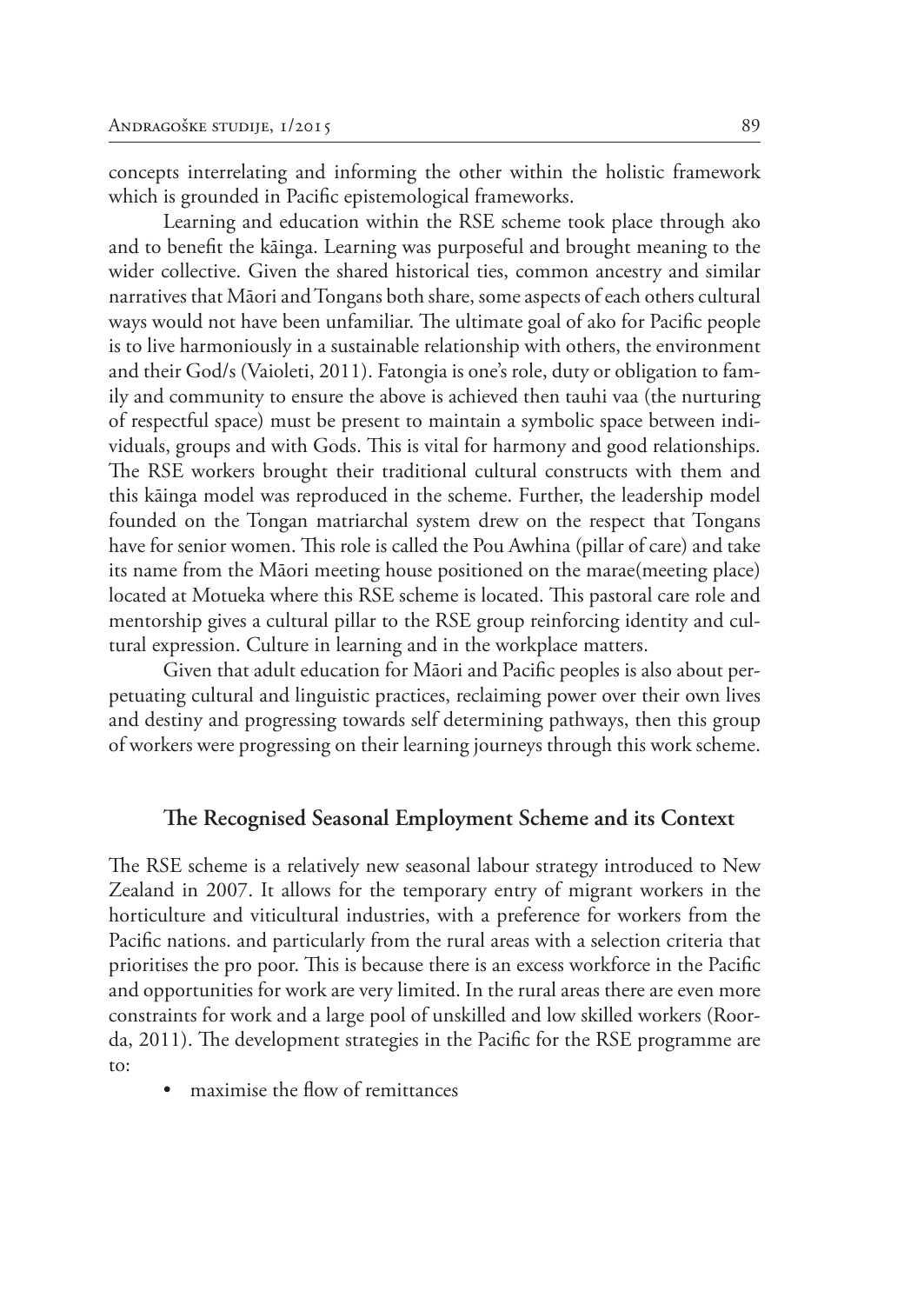- encouraging more productive use of remittances (e.g. for entrepreneurial or investment activities, not just consumption)
- work-specific training to make workers more productive and /or enable them to move into higher paying jobs (e.g. supervisors, forklift drivers)
- other training to provide skills to workers that have broader relevance
- encourage New Zealand RSE's to explore investment opportunities in the islands
- leverage increased tourism off RSE (e.g. by raising awareness in New Zealand communities of the islands).

(Roorda, 2011).

This type of circular migration programme aligns with the NZ Government's strategy in Strengthening Pacific Partnerships with a focus on economic development, regional integration and good governance (Department of Labour, 2012).

Studies on RSE have predominantly examined the economic and social implications of the workers' experiences in the destination country and workers' earnings and their remittances as key benefits for families and communities back home (Bedford C., 2013). There has also been some literature on the skill acquisition and transfer of knowledge however there is not much written on the adult learning aspects of the RSE scheme and especially the learning that occurs through engagement with the employer and in the wider community's learnings and linkages.

The RSE employer in this case study is Wakatu Inc, an internationally recognised indigenous business of the land and sea which has an asset base valued at over \$250 million. They are the largest private land owner in the Nelson district of NZ and one of the largest employers in the region contributing significantly to the economic wealth and well-being of the community (Wakatu Incorporation, 2012). Wakatu as a Māori business is based on family relationships. Integral to their business operation, is the concept of whānaungatanga and manaakitanga. Whānaungatanga means to create and to value respectful relationships which encourage reciprocity. Manaakitanga means to support, to respect and to care for each other. The RSE scheme is managed by a subsidiary company of Wakatu called Kono Horticulture. Kono is based in a small rural community called Motueka (47 km west of Nelson) and is the food and beverage side of Wakatu of which horticulture and viticulture is part. Central to Māori values is the special connection to the lands and waters essential for the survival and wellbeing of the people. Māori then has developed an ethic of care for the land, a spiritual interconnectedness which extends to other living and non living entities as stewards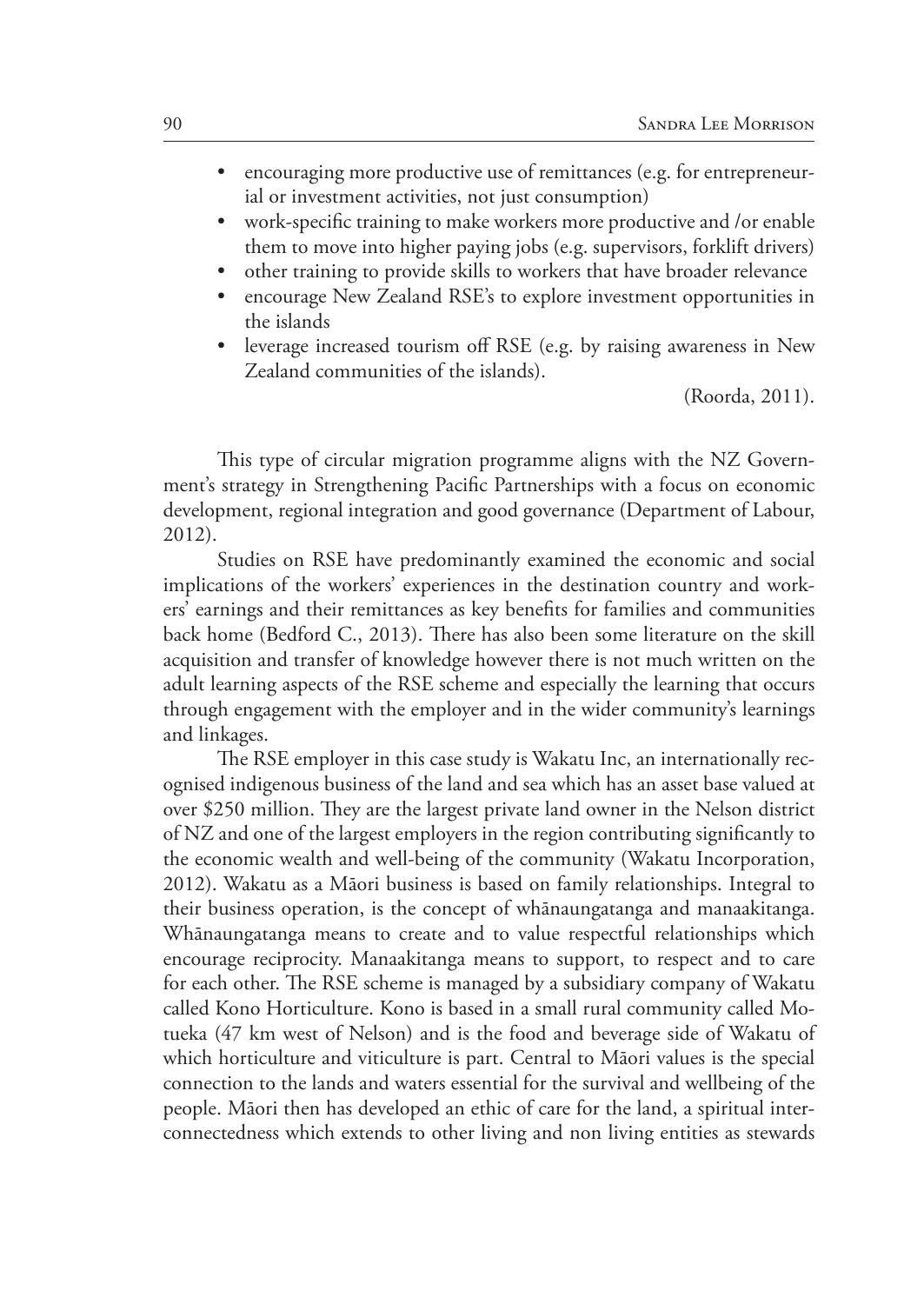or guardians, kaitiaki. This means that when the people from Tonga arrive to pick fruit and to work on the land, then rituals must be enacted to keep all safe. It is important that in fulfilling this role of kaitiaki that Māori express generosity to those who some to work on the land. People need to be honoured. In fact Māori have a proverb "He aha te mea nui o te ao, he tangata, he tangata, he tangata." What is the most important thing in the world. It is people. It is people. It is people. This means that Māori must care for the mana (prestige) of each individual in the spirit of manaakitanga (generosity). This extends also to the seasonal workers who are employed by them from Tonga.

#### **Partnerships**

Working with Wakatu/Kono is a Charitable Trust called IMPAECT\* (Indigneous Māori and Pacific Adult Education Charitable Trust). IMPAECT\* has been a registered trust for more than 10 years. As one of its objectives, it proposes to advance educational aspirations for both Māori and Pacific communities using the principles of adult education to achieve outcomes that are valid, authentic and meaningful for Māori and Pacific and to support family and community development for Māori, Pacific and indigenous groups (IMPAECT\* Constitution, 2003). It operates in Tonga and in New Zealand.

IMPAECT\* has been the group which has managed the RSE scheme with Kono Horticulture and has strategic oversight for selection of workers from Tonga and pastoral care. The IMPAECT\* team has been intentional and deliberate in adhering to a leadership and management style which is traditional in nature, based on kinship, reciprocity and underpinned by collectivistic notions of support. The leadership model for the workers, based on the traditional Tongan matriarchal system, is transplanted to a NZ context and the Pou Awhina is tasked to maintain the social and cultural cohesiveness of the group throughout the duration of their stay in New Zealand. IMPAECT\* believes (and has anecdotal evidence) that this leadership strategy has been a success in alleviating and ameliorating a range of possible problems before they occurred, thus benefitting Kono. In Tonga, IMPAECT\* also has a team which supports the families of the workers, this being regarded as equally important to the success of the scheme.

The pastoral care model is based on a family (whānau) and village (kāinga) relationship enhancement model in which culture is practised and validated and accountability and support structures are important. As a result there is a high level of work productivity and profit for Kono; financial gains for the workers mediated by the acknowledgement to holistic, spiritual and cultural norms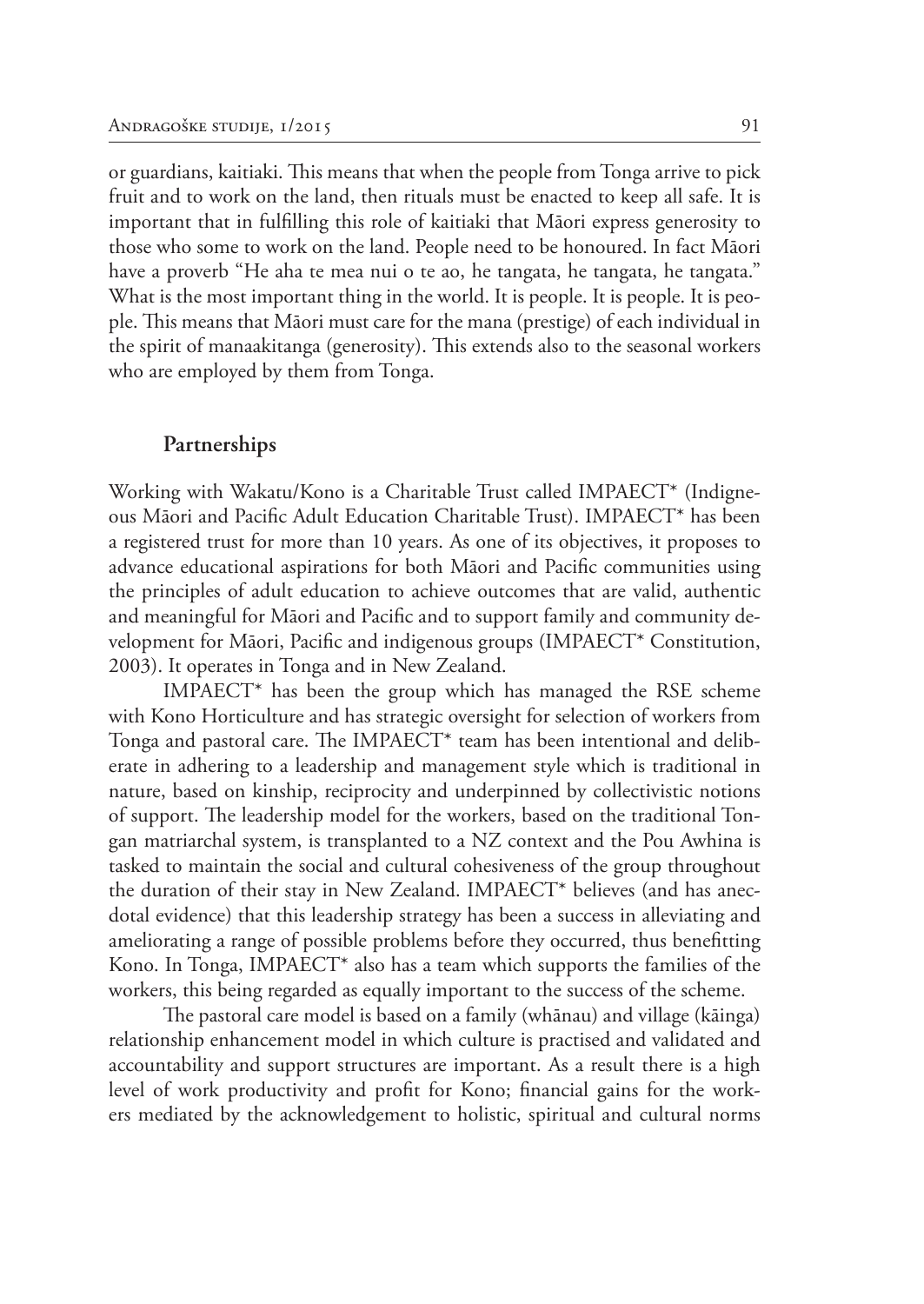throughout the relationship. The skills and importance of the RSE workers to the economic sustainability of Kono was reflected in the comments by Kono's Horticultural Manager who suggested that the RSE workers are integral to the success of the business operation as they are a reliable workforce that will deliver quality products constantly. Skills acquisition, skills transfer and adult learning outcomes are also important. IMPAECT\* stands by their philosophy in the belief that adult education is a tool for transforming individuals and communities.

Through these cultural and learning exchanges, a successful business partnership has been created which in turn has contributed to a socially cohesive and culturally inclusive RSE community.

## **Learning journeys**

There are four distinct phases in the learning journey for the workers:

- Worker selection and readiness for NZ
- Worker transition
- Worker enhancement through daily routines and community interactions
- Worker return to family/community in Tonga

## **Worker selection and readiness for NZ**

Workers who wish to avail themselves to the RSE scheme must adhere to two sets of compliances and principles. Firstly NZ legislation requests candidates pass police checks and health checks and will abide by the rules of the receiving country (New Zealand Immigration, n.d). Workers are also expected to uphold the sending country's reputation as a reliable source of seasonal workers. Government officials in sending countries (in this case, Tonga) are required to conduct Orientation programmes which assist the workers to be informed on legal requirements of entry into New Zealand and and ease their transition into a new country. While much of these programmes can be conducted in the Tongan language, official forms need to be completed in the English language to which the worker will sign as having understood all that is stated on that form. For someone who has come from a poor community, generally their access to formal education has been limited and with low educational capacity, the process of recruiting into the scheme and costs can be prohibitive unless there is a high level of support from those responsible for the recruiting. Offers of employment from the intended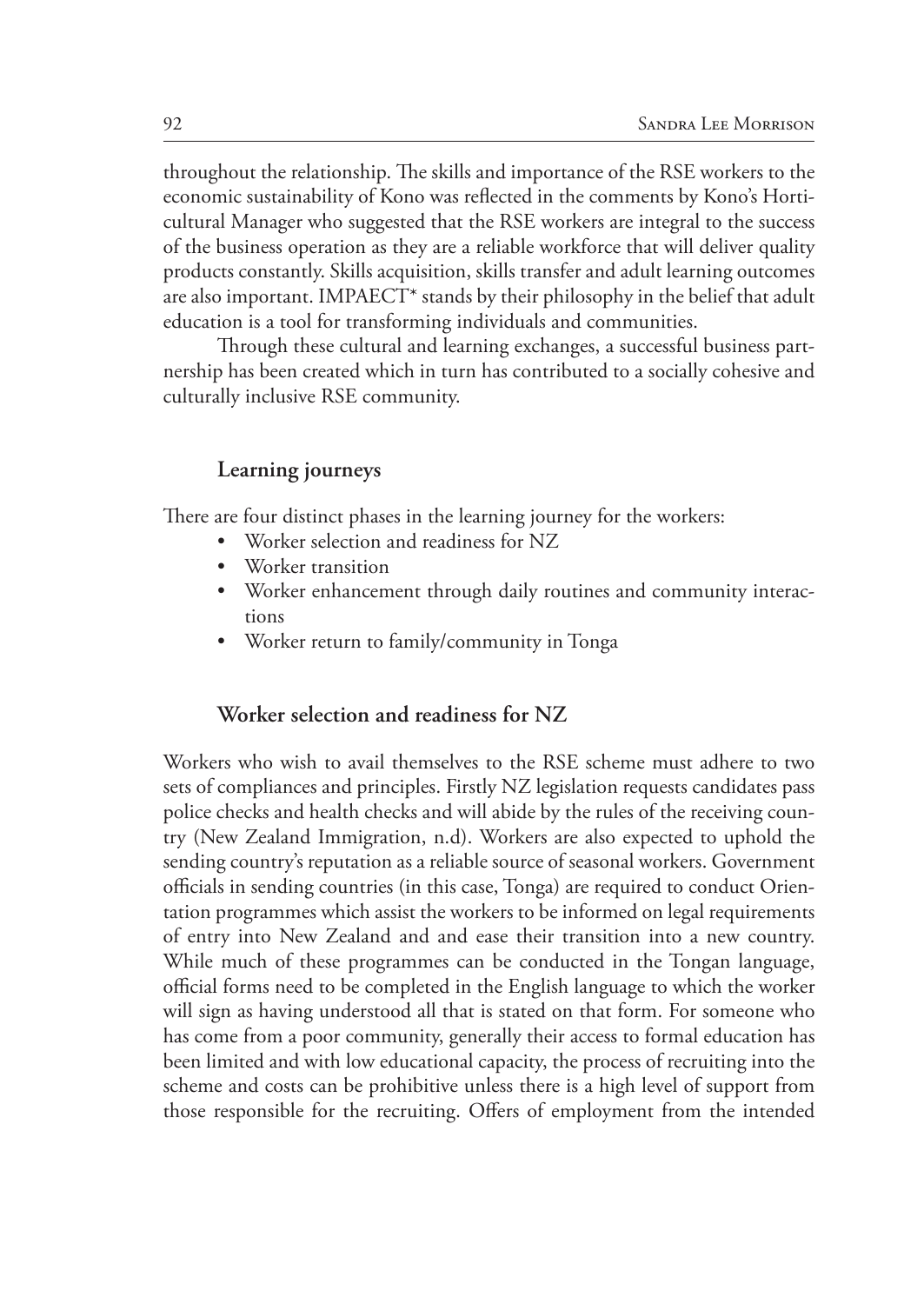employer, insurance and tax forms are all in English. Prospective workers therefore place a lot of trust in the recruiting agency as they navigate official processes; official language; compliance laws from a different country and then sign these forms as if they fully understand the meaning which is a flaw in the process.

On IMPAECT\*'s part, they offer another level of teaching to ensure the success of the team and to mitigate against untoward activity and behaviour. These teams are in NZ for 7 months during which they have to work and live together so team cohesion and understanding is essential. The principles of the Trust request candidates for selection to:

- 1. Have a kinship connection to IMPAECT\*
- 2. Have a commitment to ongoing education and learning at all levels
- 3. Have a commitment to supporting the wellbeing of their family, village and nation and Māori and Pacific peoples generally
- 4. Be actively engaged culturally in their communities and understanding cultural tenets

Once workers indicate their wish to be selected, then the IMPAECT\* selection team sit down with the wider family to talanoa.<sup>2</sup> The talanoa is an important part of the process and is the pedagogy used to co-learn with all who are present and involved. There are discussions with the family of the expectations of the workers in terms of behaviour, conduct, work ethic and financial goals. It is important that both the family and the worker are aware of the challenges which can be expected; the earnings to be made and the culture of NZ and the workplace which is driven by Māori cultural values. In this setting and at this time also there are discussions regarding the welfare of the family during the absence of the family member and the resources that will be available to meet the family's needs. This time also allows for the IMPAECT\*Selection team to assess the ability of the worker to provide for his family by observing whether there are family plantations, gardens and other resources. If the plantation is large and abundant, it is a visible sign of an industrious worker and work ethic. Financial goals are then set with the agreement of the family so every family member knows the value of remittances which will be received and can plan accordingly. The worker is also clear about the financial commitments and obligations that they must keep to support their family. For some families this is the first time that the worker would have had a steady regular job and been in the position to set a financial goal. This in itself is a powerful learning let alone the new skills learnt in financial literacy.

<sup>2</sup> Talanoa is to literally talk about nothing. It is a culturally constructed engagement and discussion and accepted as a methodological tool (Vaioleti, 2011)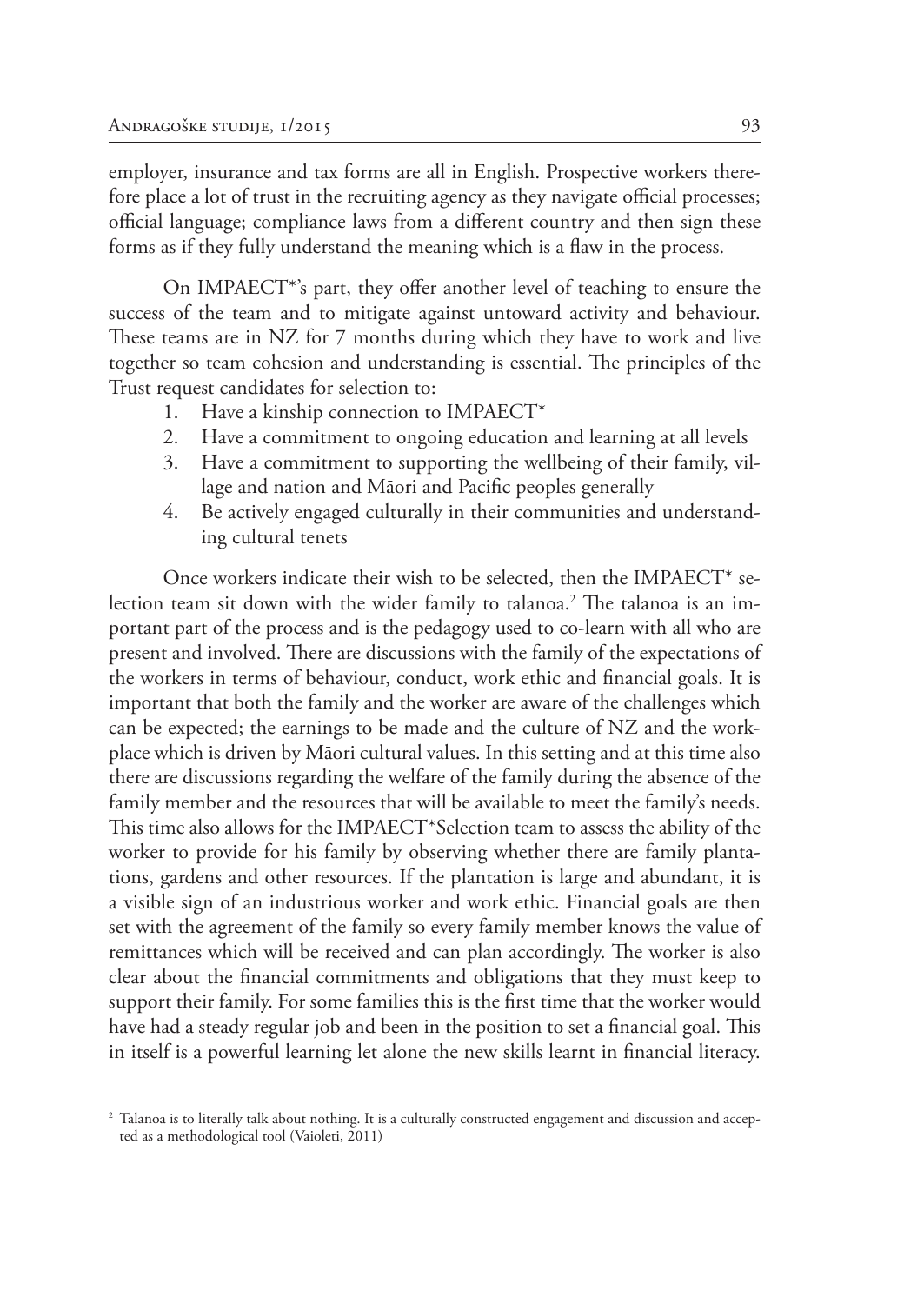Basic financial calculations are worked through even at this early stage of the recruitment process so that each worker and their family together can set short term goals and long term goals which then further entrenches the workers' commitment to the scheme and promotes a successful period of work.

As a follow on, the workers ability in the English language is also assessed and while it is preferable that they have a good knowledge of English, it is not mandatory as others in the team will be able to convey messages. The RSE scheme allows the opportunity to increase the worker's English language skill level as part of their daily work routine. The procedure of form filling and document signing and degree of understanding helps the recruiting team to assess the language skill and ability to follow instruction. In the process of these official document processes, members of IMPAECT\* work with individuals to guide them in meeting these action based learnings.

The selection process conducted by IMPAECT\* personnel canvasses NZ culture; the context of working in the small rural town of Motueka ; working and living conditions; team cohesiveness; ability to listen to instruction; and to abide by the guidance of the Pou Awhina 3 . Visual pictures are often shown to help give meaning and some equipment has been sent to Tonga by Wakatu/Kono so that workers can test their physical strength, as well as cognition and team skills.

Given the strong Christian faith of many Tongans, workers are also expected to attend and commit to choir practice and church activities as these are necessary for their holistic wellness and for the conhesiveness of the group. Similarly they are also made aware of the history, the structure and the values of the local tribe which contributes to the philosophy of Wakatu/Kono to enhance their awareness of the environment and sense of belonging . All this is conducted through talanoa and hands on practical learning and prepares the workers to be ready to live and work in a new land particularly because they are preparing themselves to work on the land of the indigenous people which has its own spirituality and meaning.

The Pou Awhina who is a member of IMPAECT\*\* uses the Tongan and Māori notion of ako (reciprocical learning) to work carefully with each worker, completing official documents in English, building a relationship already which will hold them in good stead through their stay in NZ. The relationship between all the workers and in particular with the Pou Awhina is based on the concept of vaa. Vaa, is the space in between, it is a space that connects and it is a shared Pacific notion of space (Ka'ili, 2005, Lilomaiava-Docktor, 2009, Mahina, 1993). Lilomaiava-Doktor (2009) described vaa specifically as the space that relates, a

<sup>&</sup>lt;sup>3</sup> Literally means the pillar of strength but should be interpreted here as the Leader of Pastoral Care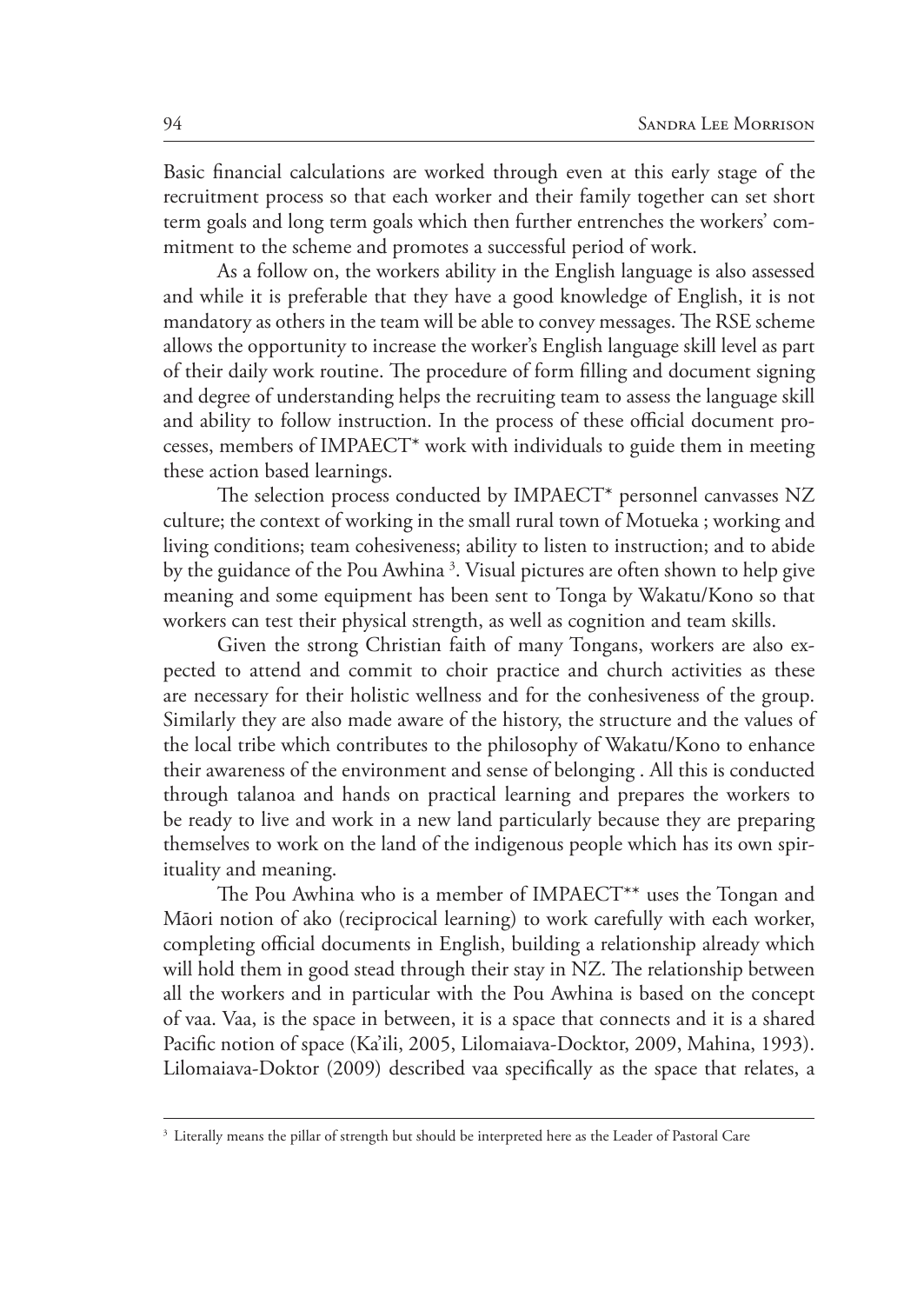description that references the social roots of a concept for a group of principally relational beings. In this RSE scheme, the maintenance and nurturing of the vaa is behoven on all within the scheme however the Pou Awhina becomes the principal guardian of this important concept which is a major contributor to the group's cohesion and harmony.

#### **Worker transitions**

Critical to being employed under the auspices of Wakatu/Kono is the importance of being embraced through the inclusive ritual of powhiri. Powhiri is a ritual of encounter. It is cultural process in which people of a land are allowed to assess, make connections spiritually to include visitors into their fold. The physical process of this metaphoric fusion and inclusion as members of their fold are as follows:

The RSE workers gather at the local tribal marae (meeting place) where they are welcomed through this very formal and sacred ceremony by the people of the land. Briefings as to what to expect have already occurred. During the exchanges which involve speechmaking and setting the parameters of the ensuing relationship, the RSE workers are thanked and honoured for leaving their families and coming to New Zealand to pick fruit and to work. Traditional narratives are then shared on the history and colonisation of the land and how the local tribe are now engaged in development initiatives to grow the tribe economically, socially and culturally. Sometimes there may be exchanges of song and dance during the shared feasting which concludes the ceremony. Through this ritual of encounter, the RSE workers are in fact invited to be part of the extended family of the tribe (whānaungatanga), to engage in a reciprocal relationship of respect (manaakitanga), to value what the land produces as gifts (kaitiakitanga), to share in the many activities of the marae and to uphold the reputation of the tribe (rangatiratanga). Through this cultural learning ritual, the terms of the relationship are set by creating understanding, providing information and inviting an engagement based on honesty and accountability to each other (pono). Teaching on cultural ways and different value systems presents different complexities mainly because values are part of the ontological experience of being human and differences in values can be challenging and confronting if not managed appropriately.

For many workers new to NZ, the whole experience of being in NZ and welcomed through this ritual can be overwhelming, however as they are informed of its importance and then engage in the experience, many workers become aware of its spiritual meaning and feel privileged to have been given such a ritual as can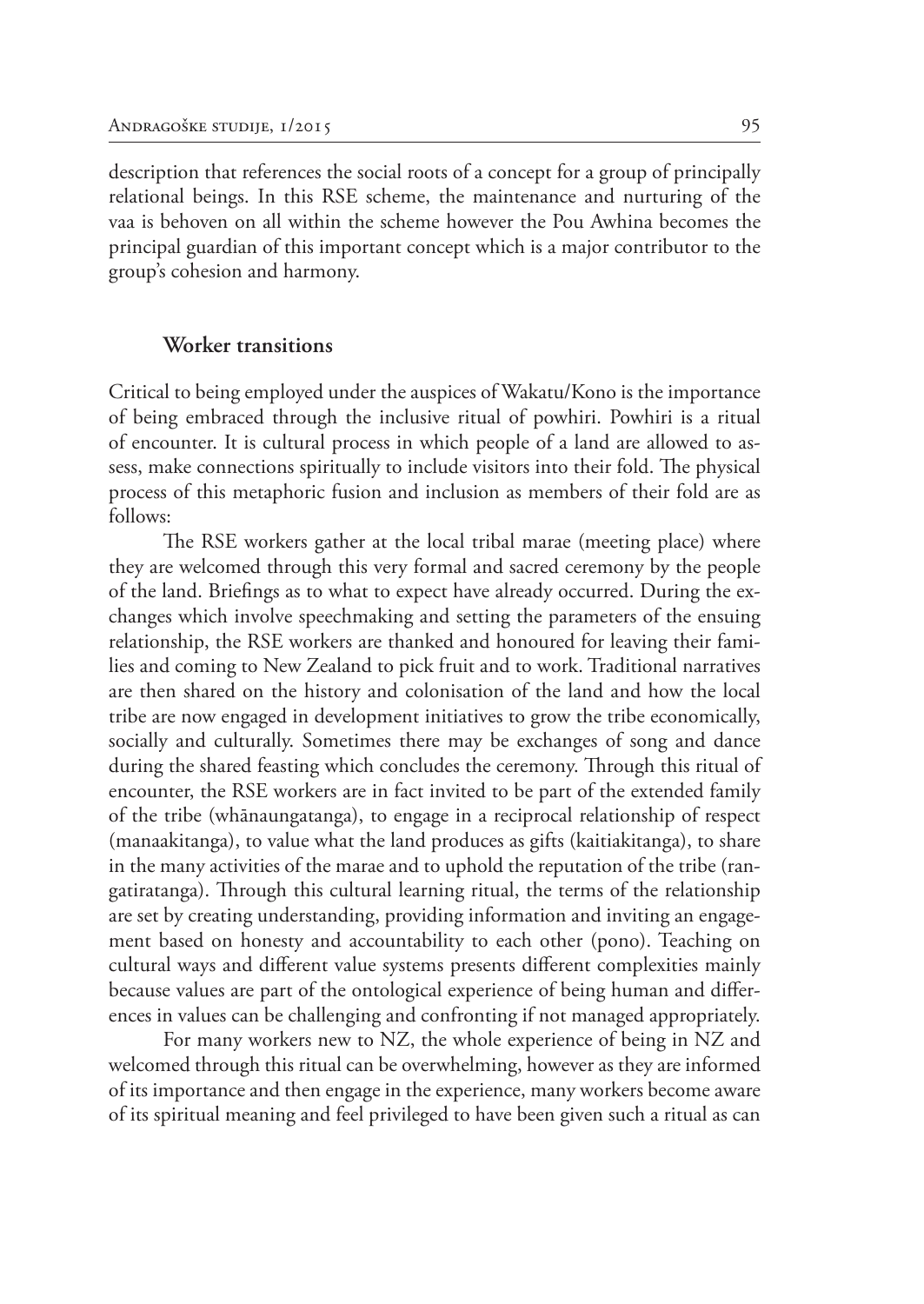be seen in these quotes from workers: "the powhiri is a very powerful experience." (Talanoa, Participant A, February 2013); "the marae and the powhiri is important and helps us as Tongans feel welcome. It is a good learning to know about the Māori culture and to feel it in our heart" (Talanoa, Participant B, February 2013)

Workers then settle into routines in the work place through inductions to the technical aspects of the work. This is carried out through briefings and practise although the on the job experience and practise in the orchards is where the real learning occurs. The work tasks are seasonal and cover:

- Harvesting of fruit
- Pack and sort fruit
- Prune fruit trees
- Maintain crops
- Summer pruning and thinning.
- Tree training
- Tractor driving
- Quality assurance of fruit

Within all of these tasks is a level of expertise and skill required. This is in addition to a high level of fitness and care that workers must possess. At first the supervisors who are NZ based permanent workers conduct new learning through demonstrations of the tasks; then the new workers are invited to practise under close supervision to familarise themselves with the operations. Over time less supervision is required. Returning workers become the mentors to newer workers using the concept of ako which has been embedded through preparatory adult education undertaken in Tonga prior to travel. This is important especially given the fact that many new workers still have a low ability to converse in and understand English. Their willingness to please their employer also can mean that sometimes they say they understand an instruction when the truth is the opposite. Being a cohesive group with kinship ties and cultural understandings based on ako and cooperation and support of each other helps to complete tasks. No one worker is left to fail.

Similarly routines are set up in their accomodation which now operates like a little village (kāinga). An emphasis on cooperation and collaboration is again paramount but then fundamental to Tongan society is the obligation to their collective kin (kāinga) and so in many ways this fatongia (obligation) is intrinsic to the workers' character anyway. Consequently the vaa continues to be nurtured. Arranging support systems for household duties and personal mentoring are important for ongoing health management and systems are set up to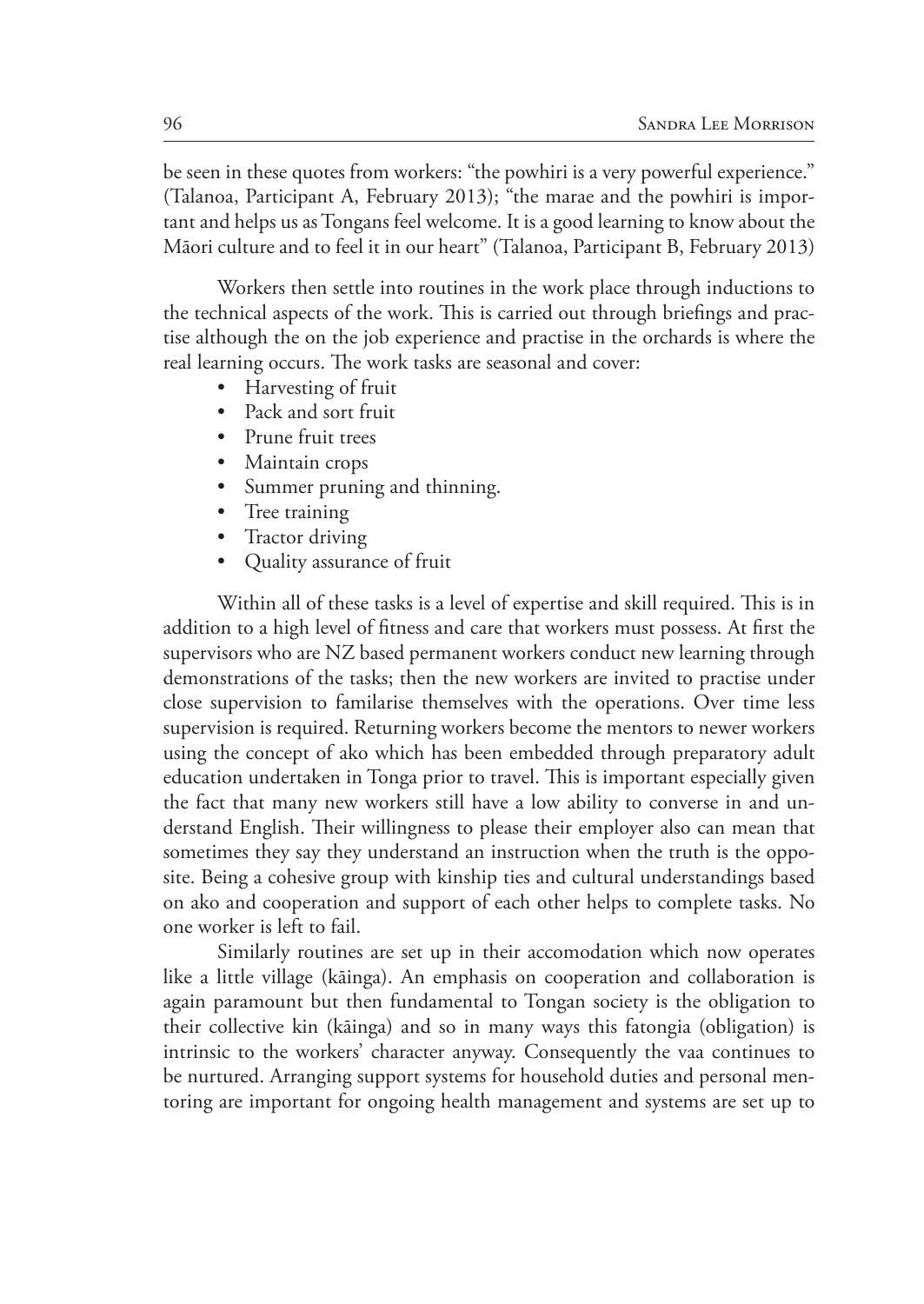ensure the workers' physical and spiritual wellbeing and for effective communication to ensure the welfare of their families in Tonga.

The learning tasks for all these domestic procedures fall under the mandate of the Pou Awhina. It is sensitive to raise issues of standards of cleanliness and the management of one's own personal health even more so because the Tonga culture abides by strict gender constructions and a covenant exists between brothers and sisters. This means that matters impacting upon males is only discussed amongst males; matters impacting upon females is only discussed by females. Hierarchy and roles in Tongan culture also matters. The teacher of these sensitive issues and the context in which they get discussed therefore needs to be carefully considered and is usually undertaken by senior kin members of the same gender.

## **Worker enhancement through daily routines and community interactions**

Every evening following the work day the Pou Awhina calls the workers together to share in the evening meal together and to be followed by reflection, prayers and singing, a time known as famili (family). The reflection is a guided sharing which encourages the workers to reflect on their day, their insights, new learnings and challenges. Through ongoing sharing then the group is able to strengthen, share concerns and find resolutions to potential problems. It also helps workers find and learn new coping strategies should the need arise.

The Pou Awhina works alongside the workers to assist them to meet their financial goals and she keeps a record financial remittances which are sent back weekly to families in Tonga. Workers are shown how to understand their payslips; they decide the amount per week to send to their families in accordance with goals set and can follow their savings growth. Workers often raise questions in relation to their pay at this time seeking clarification on the system, how they are paid and why they are paid as per the pay slip. This build their critical literacy skills as well as financial literacy skills.

The sending of money is an important activity in helping maintain the vaa and the relationship with families in Tonga. Culturally it is not just about transfer of capital but can be viewed as an exchange of tributes where the family in turn reciprocate by sending back prayers, blessings and goodwill to their family member. This act supports the wellbeing (physical and spiritual) of the kāinga and gives all members are sense of empowerment. (Vaioleti, 2011).

One of the most traumatic events for the worker is when a loved one passes away while they are in NZ working and over the years, the teams that have come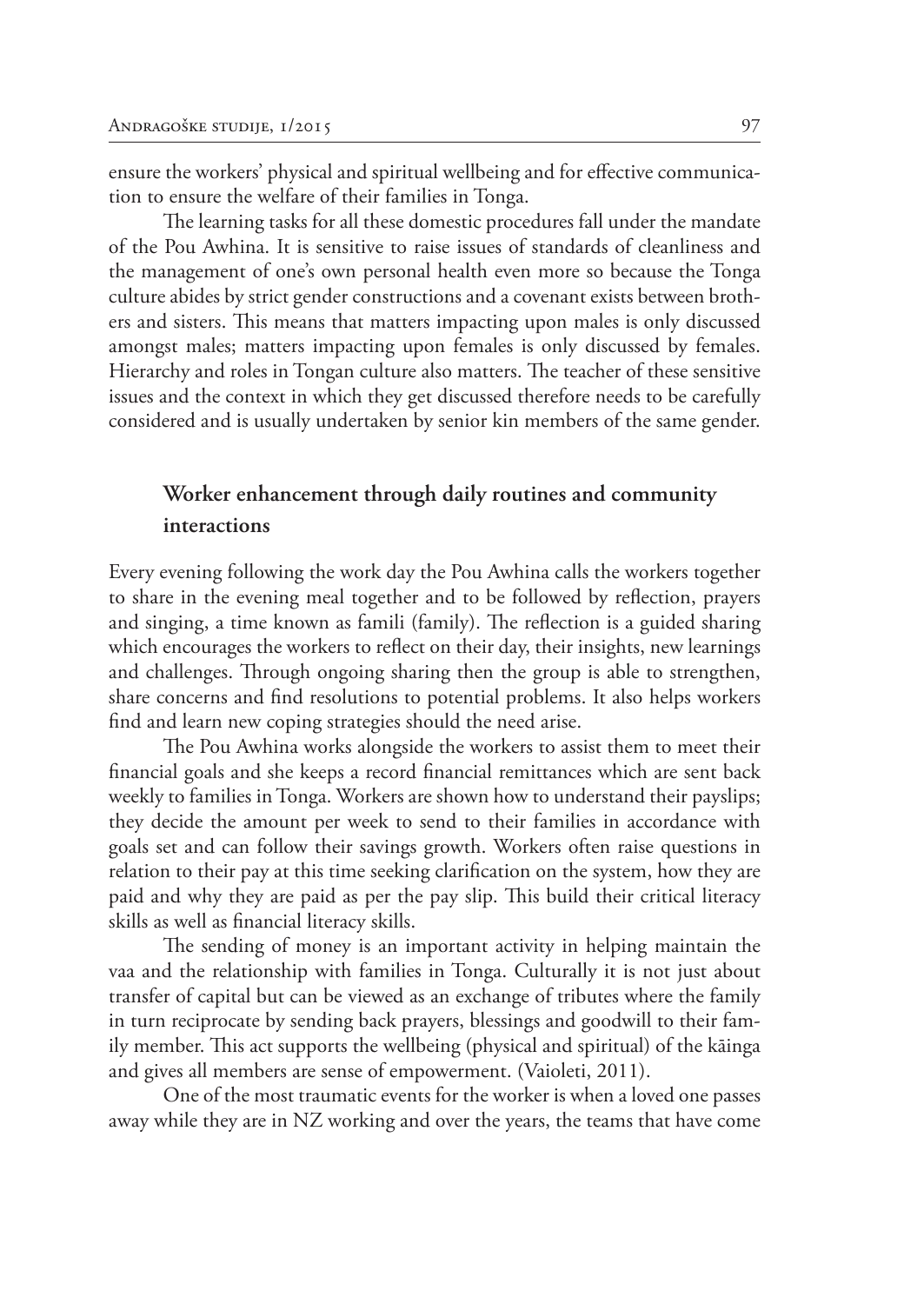to NZ under Wakatu/Kono have been witness to the tragedy that an event like this brings. Workers are faced with the decision of returning home or to continue to work in NZ where the money they earn can support high costs of hosting funerals where the exchange of gifts is essential to maintaining the prestige of the family. The loss of loved ones in any culture is devastating. In Tongan culture the vaa which binds the kāinga are incredibly strong and intense and being absent from loved ones at this time can be a painful time. Should the worker remain in NZ then special prayers, services and acknowledgements are made. The elders from the Wakatu/Kono also attend and offer comfort and solace as they would in accordance with their own funeral practises. Should the worker decide to return to Tonga then voluntary financial contributions (koha) assist with costs of flights and funeral costs. Wakau/Kono have established a garden of Remembrance with plants representing those that have passed on.

The philosophy of Wakatu/Kono continues and at times the workers are invited to share in many activities important to the tribe and whānau(family) days. Significant days of celebration such as Waitangi Day and Matariki (Māori New Year) are explained as is their historic significance. The workers participate at the activities of the marae and contribute through their singing and/or expertise in cooking certain Polynesia foods. Just before the harvest is ready, there is an early morning gathering in the orchards where prayers of thanksgiving are made before the Māori God of Harvest (Rongo) for the abundance of fruit grown and produced from the land. The workers are invited to be active participants by leadng prayers in partnership with the Māori owners. "it was a very deep experience being able to conduct prayers of thanksgiving together" (Talanoa; Particpant C, June 2013); "it was important to thank the gods who have produced fruit of the land which allows us to work and provide money for our families" (Talanoa, Participant A,June 2013)

The main engagement beyond the workplace is with the chosen Church in which the team has decided to have fellowship, a decision made by the Pou Awhina after she visits several churches in the area. For Tongans, Sundays are sacred and nothing will entice them into work. It is a day of rest, prayers and remembrance and the workers likewise adhere to this. Regular attendance at church provides the opportunity for workers to socialise with parts of the community that they would not normally socialise and for an extension of their social skills. Churches also make a big effort to integrate the workers into their communities and there is the added bonus that the workers bring a vitality to what has been dwindling congregations (Bedford, C, 2013). Churches have also bene helpful for fundraising activities especially assisting in the financial cost of paying for a container to ship goods back to Tonga. Wakatu/Kono make a regular contribu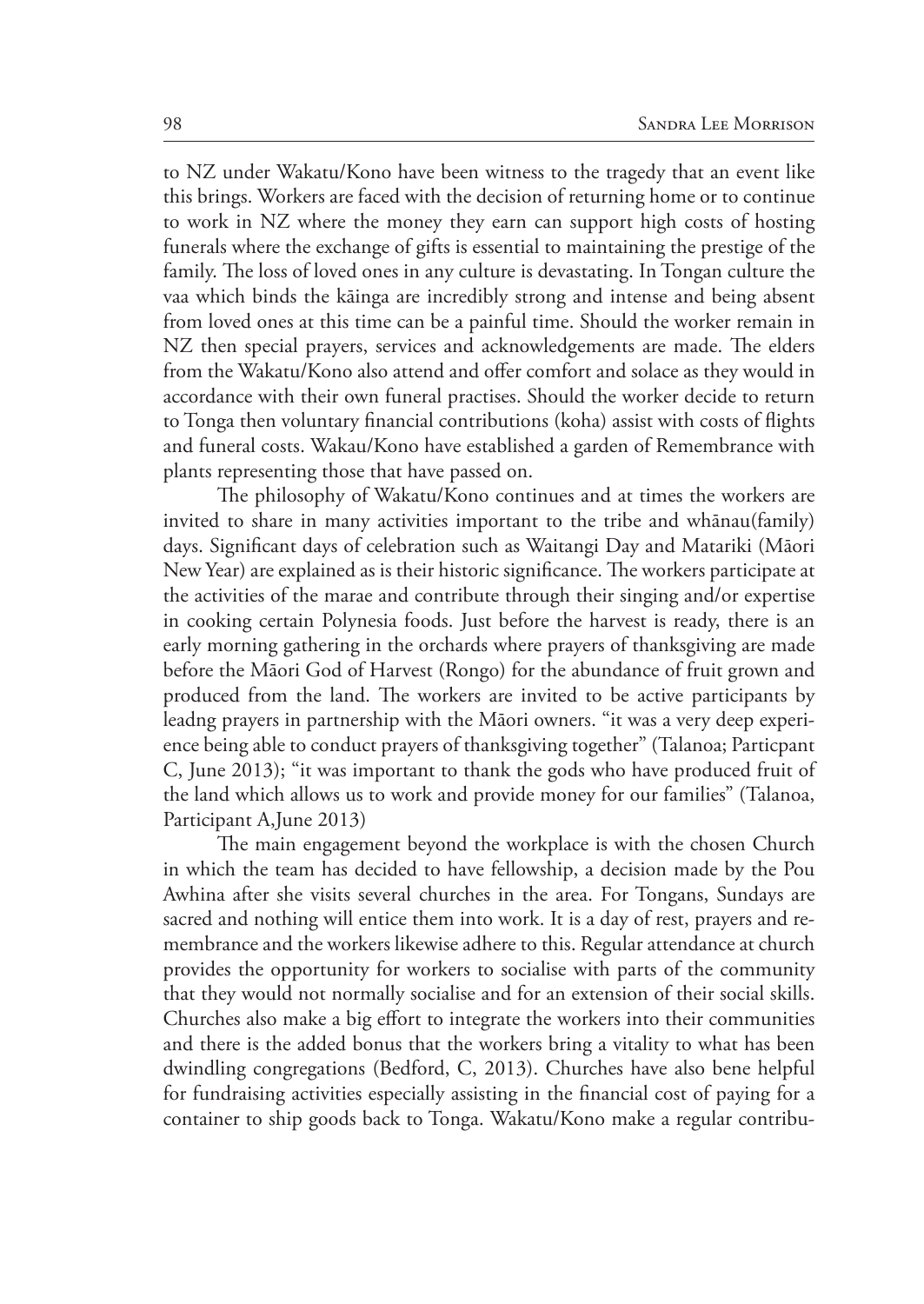tion to a container realising that workers are actively developing opportunities to set up business activities upon their return home and require goods purchased in NZ to be sent to Tonga.

Wakau/Kono also believe in the importance of education for the workers and directed the workers towards the provision of training and learning opportunities that were Government supported. Under the New Zealand's Pacific Strategy 2007 – 2015, the goal was to increase opportunities and choices for Pacific RSE workers through skills development, by providing them with access to English literacy, numeracy and financial literacy training during their time in New Zealand. (Roorda, 2011). The training provider, Vakameasina was tasked to design a curriculum and delivery around areas of need identified in consultation with employers. These were Financial and Personal Goal Setting; Budgeting in New Zealand; Payslips and Deductions; Employee Rights and Responsibilities; Remittances; and Health and Safety. This teaching would take place outside of work hours; would be held one night a week for 2 hours over 10 hours and would be for free. As opposed to other RSE workforces, the workers recruited for Wakatu/Kono were not all from poor rural areas and many had good levels of English language ability and had formal education at secondary school.

Still keen to advance their learning, when they were offered further courses, the workers chose courses on areas of small business, computer training and financial literacy. These training programmes would stand them in good stead no matter what situation they would find themselves in as their commentary indicates " it was good to think through a business I can start up when I return home" (Talanoa, Participant E, March 2015); "my business plan was how to start a restaurant because I live near the airport and people have to drive past " ( Talanoa, Participant D, June 2015) "I am glad that I know how to email now as I can stay in touch with family cheaply"(Talanoa, Participant A, June 2015).

While these are all commendable and the group as a whole has participated in these classes, at times the workers do struggle to attend and stay enthusiastic especially following a full day of hard work in the field. The merits of such training are however well appreciated.

In a 2011 Evaluative Report by Roorda undertaken on the training of RSE workers some interesting factors arose in relation to cultural factors which underpin teaching and learning:

- i. Workers come from cultures where the teacher knows everything, so don't question the teacher much.
- ii. (They) also don't want to lose face (by speaking out and getting something wrong).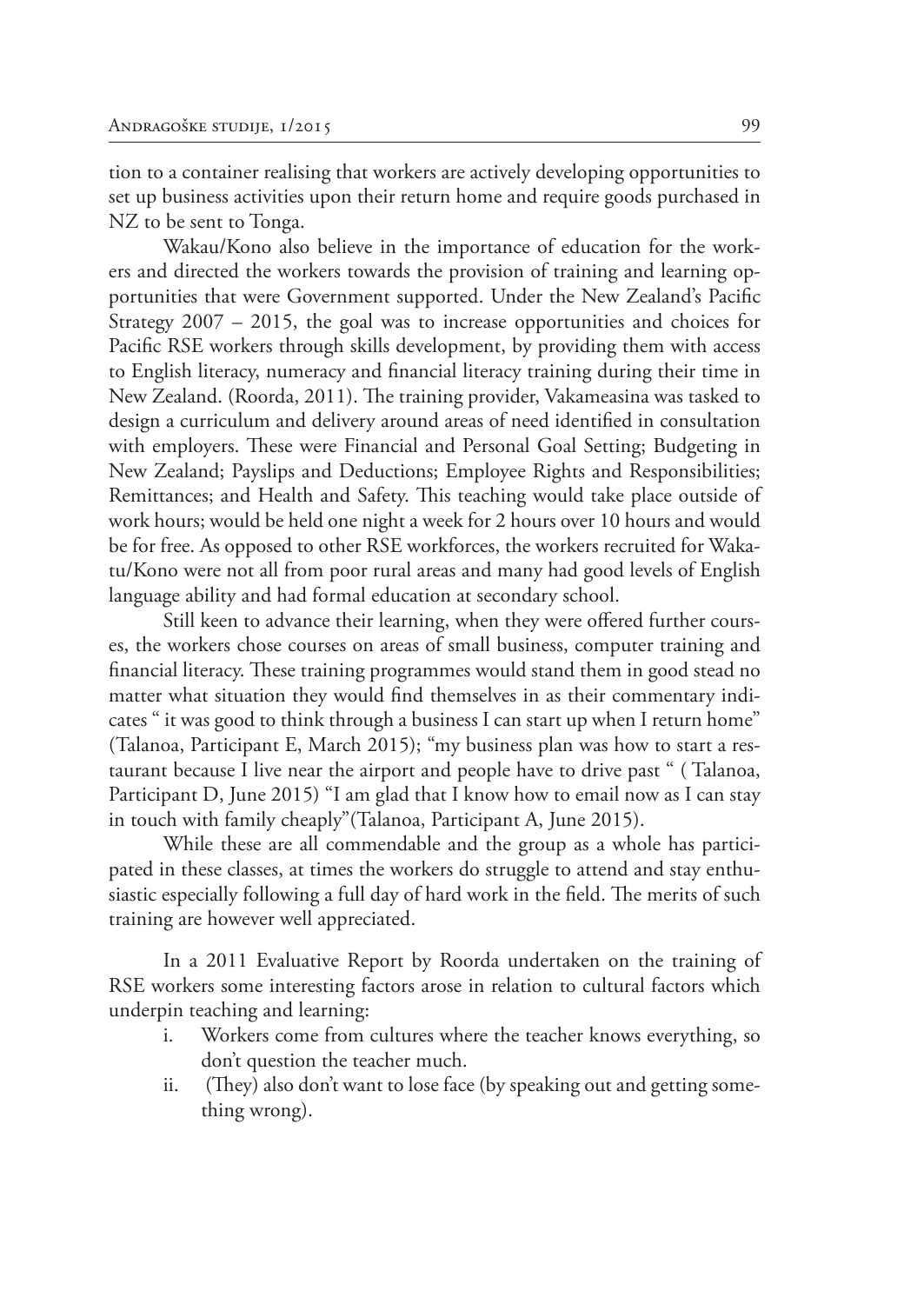- *iii. X wanted to get to know them. X pushed the books aside and got them talking about their lives.* An employer said they had received "overwhelmingly positive feedback" from workers about the tutor.
- *iv. X made a connection with the learners.*Comments from a range of respondents suggest the tutors were highly regarded by the participants. Workers in one interview commented (about one tutor).
- v. One tutor commented, for example, that a group leader with "huge charisma" would have been insulted to have been placed in a beginner's group.

Within the Wakatu/Kono group commentary on learning experiences have been similar;

"We learn better when tutors value who we are and where we come from" (Talanoa, Participant E, March 2015)

"Some stuff was boring but once I saw how I can create business opportunity in Tonga then I enjoyed the learning" (Talanoa, Participant A, June 2015)

"It was good to practise English with supervisors." (Talanoa, Participant F, June 2015)

"I liked the cooking class because we could eat what we made" (Talanoa, Participant B, June 2015)

"What I learnt, then I could use it the next day" (Talanoa, Participant C, March 2015)

"I like x. He treats us like adults who can think. And he expresses himself well. We know what to do." (Talanoa, Participant D, March 2015)

#### **Worker return to family/community in Tonga**

Returning home after seven months of working requires planning which adds to the excitement and anticipation that such an event can brings. For many workers their new financial literacy skills and education and training have encouraged them to think through creating opportunities when they retun home and they have been buying materials, tools and other resources which will be shipped back by container. As well there is the end of season reflection which they conduct with the Pou Awhina to assess how well they did in the workplace; in the home space; as a team member in terms of enhancing the vaa and as a community member. It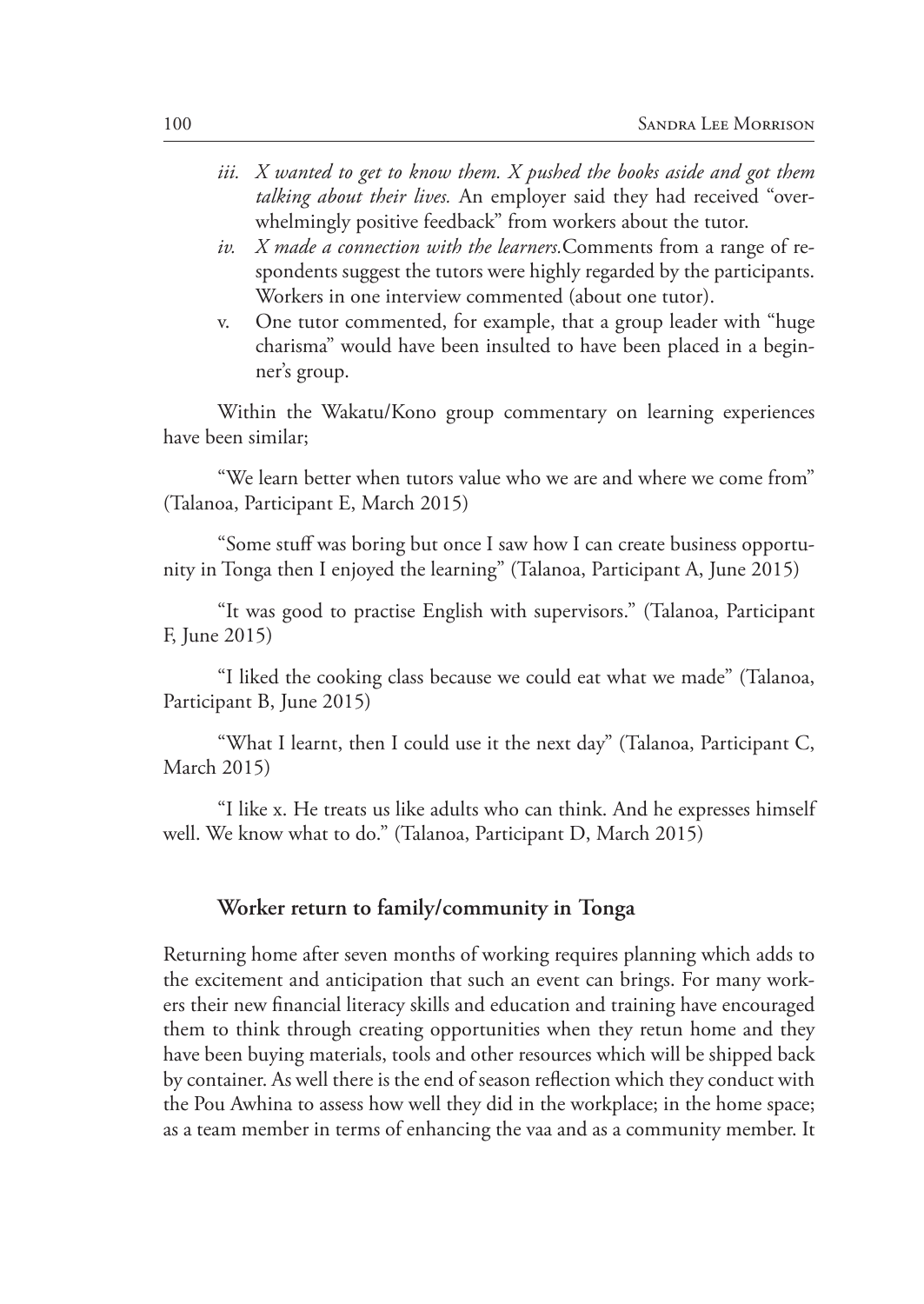is also important for the worker to reflect and acknowledge the new learning that has been acquired informally and formally and how they will use and implement that once they return home. These reflections all contribute as to whether the worker will be invited to return for another season. These are conducted through talanoa and helps the worker reflect on all their learnings throughout their time in NZ working.

Before departure Wakatu/Kono host the workers for a meal and ritual of thanks to show their appreciation to them for coming to NZ to work for them and often a small gift is given. As the land welcomed them when they arrived, thus the land bids them farewell. They are invited to engage in a ritual which takes place before the God of Harvest, Rongo so that blessing of the land can be given to them and their families as they make the return home. Their work for this season is now complete.

#### **Conclusion**

The RSE scheme can be one avenue in which a kāinga can start to work towards building a sustainable livelihood but is highly dependent on what financial plans and broader development goals are set by the workers and their families. The adult learning and education pathways are integral to the success of the programmes.

The policy to select workers upon the basis of a pro poor approach also generally means that these workers also have low education levels and therefore appropriate teaching and learning pedagogies are essential throughout the entire RSE scheme. Culture matters in the adult education delivery; it matters at the interface of Māori and Tongan culture which values people and references ritual and cultural practises. Culture and adult education has been integral to building an RSE team in which the workers have met many of their educational aspirations and the goals they set. Its evidence was apparent through a kainga which was active and functioning, workers subscribing to shared responsibility and collective values, culture was reinforced, wellbeing (physical and spiritual) was maintained, an ethic of care for the environment was always present, financial plans were followed and remittances were sent home. Capacity building occurred through adult education learning and skills transfer. Through the vaa, family and kāinga relationships were preserved bringing the triple win factor which the NZ RSE scheme boasts of employer, worker and sending country satisfaction.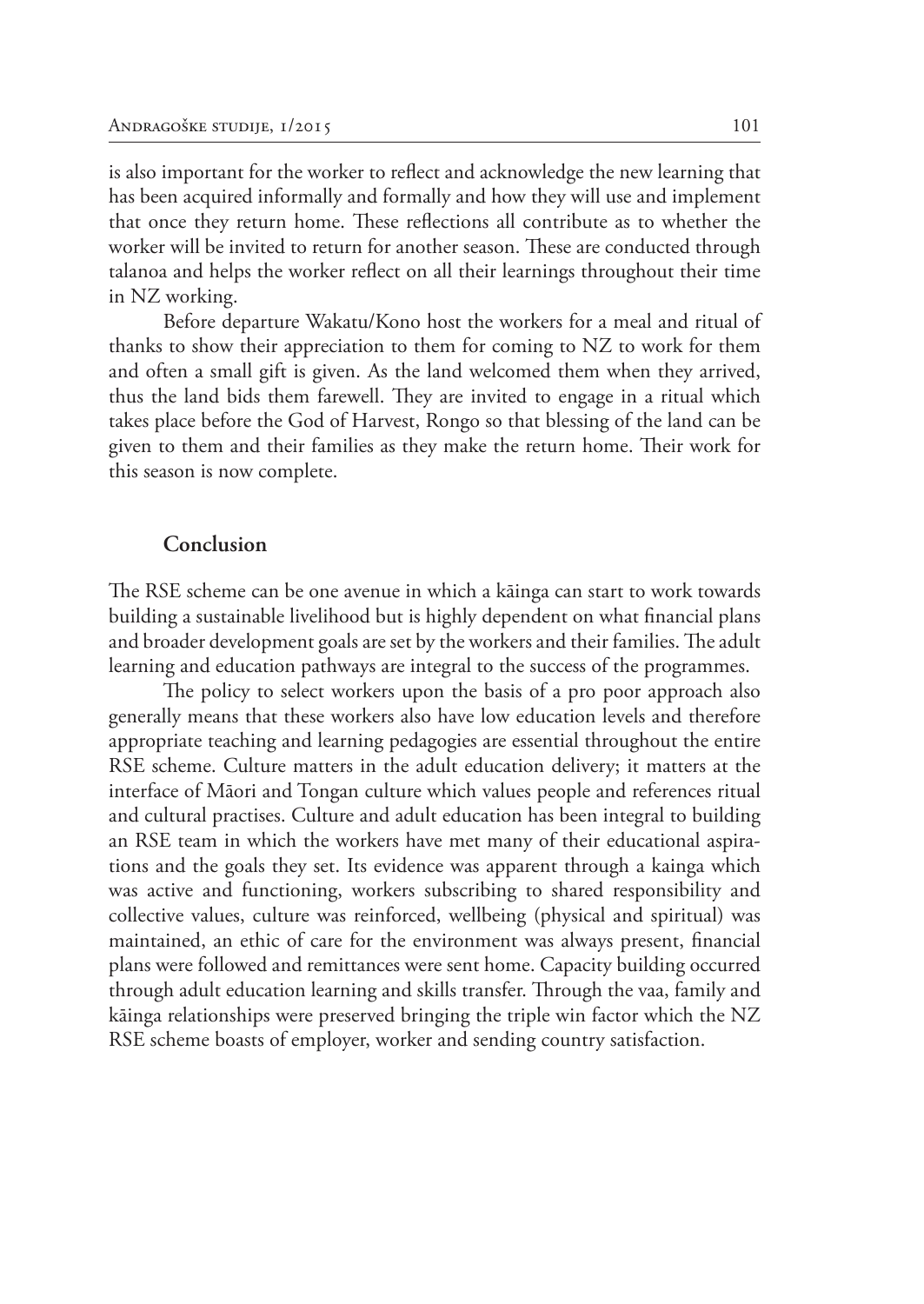### **References**

- BEDFORD, C. (2013). *Picking winners? New Zealand's Recognised Seasonal Employment (RSE) and its impact on employers, Pacific workers and their island-based communities.* Unpublished doctoral thesis. University of Adelaide, Adelaide.
- Department of Labour (2012). *Strengthening Pacific partnerships initiative 2012.* Retrieved from http://employment.govt.nz/initiatives/strategy/rse/strengthening/ spp-update/index.asp.
- **IMPAECT CONSTITUTION 2003**
- KA'ILI, T. O. (2005). Tauhi va: Nurturing Tongan Sociospatial Ties in Māui and Beyond. *The Contemporary Pacific*, *17*(1), 83–114.
- LILOMAIAVA-DOKTOR, S. (2009). Beyond "Migration" : Samoan Population Movement ( Malaga ) and the Geography of Social Space (Vā). *The Contemporary Pacific*, *21*(1), 1–32.
- Mahina, O. (1993). The Poetics of Tongan Traditional History, Tala-e-fonua. *The Journal of Pacific History, 28*(1)*, 109-121*.
- Morrison, S. (2014). *Kāinga.* Unpublished paper.
- NEW ZEALAND IMMIGRATION (n.d). Guide to working for a Recognised Seasonal Employ*er*. Retrieved from http://www.immigration.govt.nz/NR/rdonlyres/6196F26E-BCAB-464C-B734-E5A4125FC000/0/INZ1144.pdf. New Zealand's Pacific Strategy 2007 – 2015.
- ROORDA, M. (2011). *Review of Recognised Seasonal Employment Scheme (RSE) worker pilot training programme. Final report.*
- Tiatia, J. (1998). *Caught between cultures: A New Zealand-born Pacific Island perspective*. Auckland. New Zealand: Christian Research Association.
- Thaman, K. H. (1988). *Ako and faiako: Educational concepts, cultural values and teachers' role perception in Tonga.* Unpublished PhD Thesis, The University of the South Pacific, Suva, Fiji.
- Vaioleti, T, M. (2011). *Talanoa, Manulua and Founga Ako: frameworks for using enduring Tongan educational ideas for education in Aotearoa/New Zealand*. Unpublished doctoral thesis. University of Waikato, Hamilton.
- Wakatu Incorporation. (2013). *Wakatu Incorporation*. Retrieved from http://www. wakatu.org